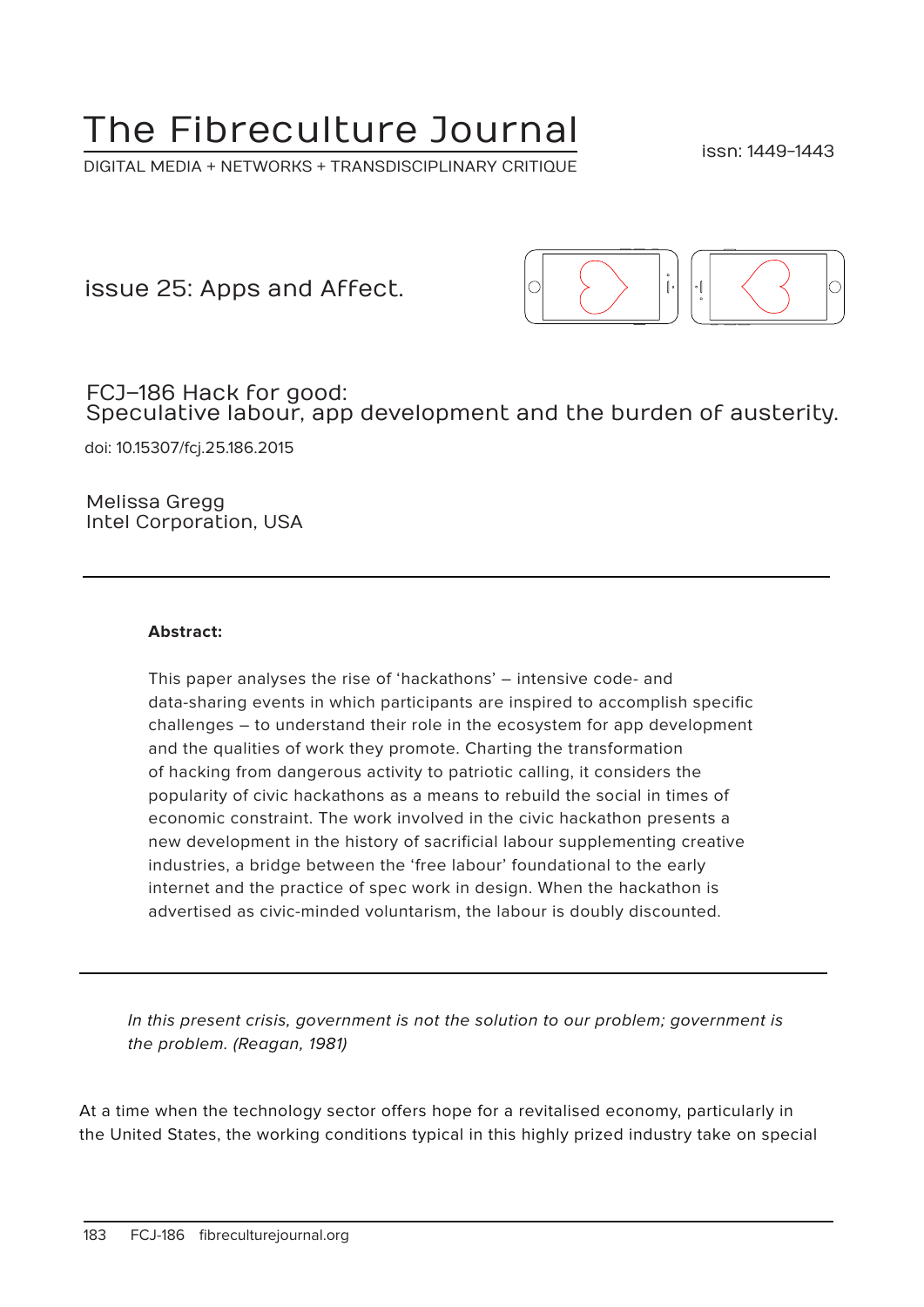significance. This paper analyses the rise of 'hackathons' – code- and data-sharing events that inspire participants to accomplish specific challenges in a condensed time frame – to understand their role in the ecosystem for app development and the qualities of work they promote. Hackathons are emblematic of broader trends in high-tech labour in that they reflect the difficulties, opportunities and compromises young workers face in the wake of the Global Financial Crisis. They are a symptom of a broader transformation affecting career preparation and training as stable paths for recruitment give way to the velocity of dynamic networks. Hackathons' growing popularity can be attributed to a range of factors, including: their effectiveness as a recruitment tool for start-up ventures and established companies; their efficiency in providing low-cost development and design prototypes; and their ability to test individuals' capacities in a high-pressure setting. Hackathons enable aspiring professionals to demonstrate technical skills and immaterial qualities of employability (Boltanski and Chiapello, 2007; Gorz, 2010) in a competitive job market that skews young (Lu, 2014). They further provide a venue for those on the periphery of paid employment to begin the 'netWORK' (Nardi et al., 2002) that will be crucial in an adhoc, flexible, portfolio-driven career.

It is perhaps unsurprising that hackathons, app jams and coding camps have taken hold in a context of fiscal austerity. In the United States, billowing costs for college education, a decline in what is vaguely termed 'middle class jobs' and the growing volume of anti-debt campaigns all affect the worldview of students and others seeking a stable career foothold. [1] The US recovery in fact compares well with other parts of the world, most notably Europe. Still, the hollowing out of 'good jobs' – understood as salaried positions with benefits - is a similar one-two combination of precarization and déclassement (Roggero, 2011: 12). Added to this is the steady media appetite for Silicon Valley success stories with their anti-establishment, risk-taking allure (Neff 2012): Time Magazine's (2010) Top 10 billionaire college drop outs names Bill Gates at No. 1, Steve Jobs No. 2, and Mark Zuckerberg No. 6. These tech warriors' examples provide ripe material for VC stalwarts urging young people to abandon their degrees for the more lucrative and challenging 'hard knocks' school of dot.com business. [2] As Gideon Lewis-Kraus (2014) writes on the latest Silicon Valley goldrush: 'Starting a company has become the way for ambitious young people to do something that seems simultaneously careerist and heroic'. The 'killer app' fairytale promotes belief in a celebrity lifestyle allegedly available to young people brave enough to ditch their studies and gamble their future on a start-up.

While each of these issues deserves further inquiry, the interest explored in this paper is the amount of work currently donated in the guise of civic or 'issue-oriented' hackathons (Lodato and DiSalvo, forthcoming) in the name of economic recovery. Unlike corporate hackathons, which favour the production of technical solutions for market opportunity, civic hackers put social questions at the centre. In the work of Code for America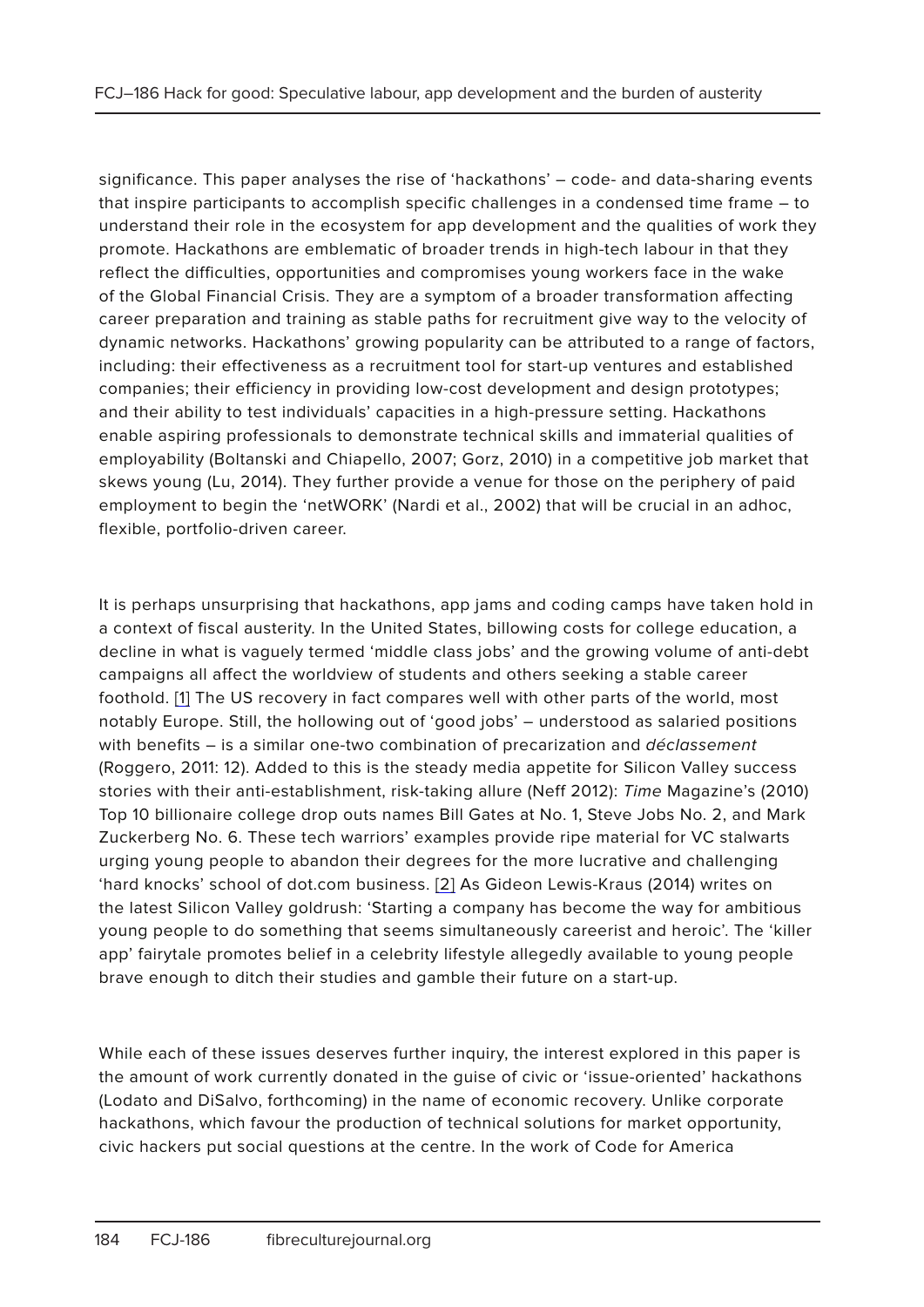Melissa Gregg

(codeforamerica.org), Random Hacks of Kindness (rhok.org) and events like the National Day of Civic Hacking (hackforchange.org), industry sponsors, public-private partners and NGOs rally thousands of participants to hack for a good cause [3] – typically, a new app or platform arising from the repurposing of accessible data sets. In the course of a day or a weekend, hackers enjoy networking, schmoozing and information sharing with well-connected sponsors. This fleeting assembly of tech workers trades off the pleasures of social computing and hacking's informal conventions (Coleman, 2013).

Civic hackathons are marketed as a new form of community service, right down to the nomenclature of 'code brigades' that evoke earlier traditions of national duty. Not just an exciting entry point for computer scientists to establish influential contacts at the beginning of their work lives, hackathons are an empowering method for motivated individuals to get involved in their local community and make a difference to the lives of others. A growing number of stories testify to the role of hackathons in creating job opportunities that did not exist otherwise (Ancona, 2014).

But given the already existing pressure on young people to engage in career-bolstering 'free labour' (Terranova, 2000; Hesmondhalgh, 2010), the notion of voluntarism underwriting the civic hackathon is a development to be welcomed cautiously. Hacking for good fuses the youthful energy of Obama-era digital participation with Silicon Valley's own Peter Pan triumphalism. The youth-centrism of this mode of participation is captured in the words of Code for America founder, Jennifer Pahlka, who suggests that 'this generation… assumes all problems are, if not solvable, at least hackable' (in Halper, 2013). Positioned as budding entrepreneurs, young hackers are encouraged to take personal responsibility for the decline in civic resources and amenities, including the very educational facilities that could be used to 'teach kids to code' (code.org). Civic hackathons are positioned as rational investments of time and labour, a socially beneficial and distinguishing extracurricular activity in the cut-throat market for viable, fulfilling and ongoing work.

There are many advantages to the boom in civic tech – among them, the opportunity to reverse engineer a skills gap in digital literacy brought about by the shift to cloud computing and the Internet of Things. What remains questionable however is whether hacking can or should be relied upon to ensure reliable delivery of the political, technical and affective infrastructure of major cities. In the evangelist's view, 'Governments need to officially recognize and partner with outside hackers and technologists' by providing 'high quality open data and other "raw materials" for hackers to create 'new solutions' (Headd, 2014). Missing in this appeal is the pragmatic reality that local governments have few resources available to devote to such a quest. As we will see, one reason civic hacking is so attractive to advocates and their recruits is because the current system of governance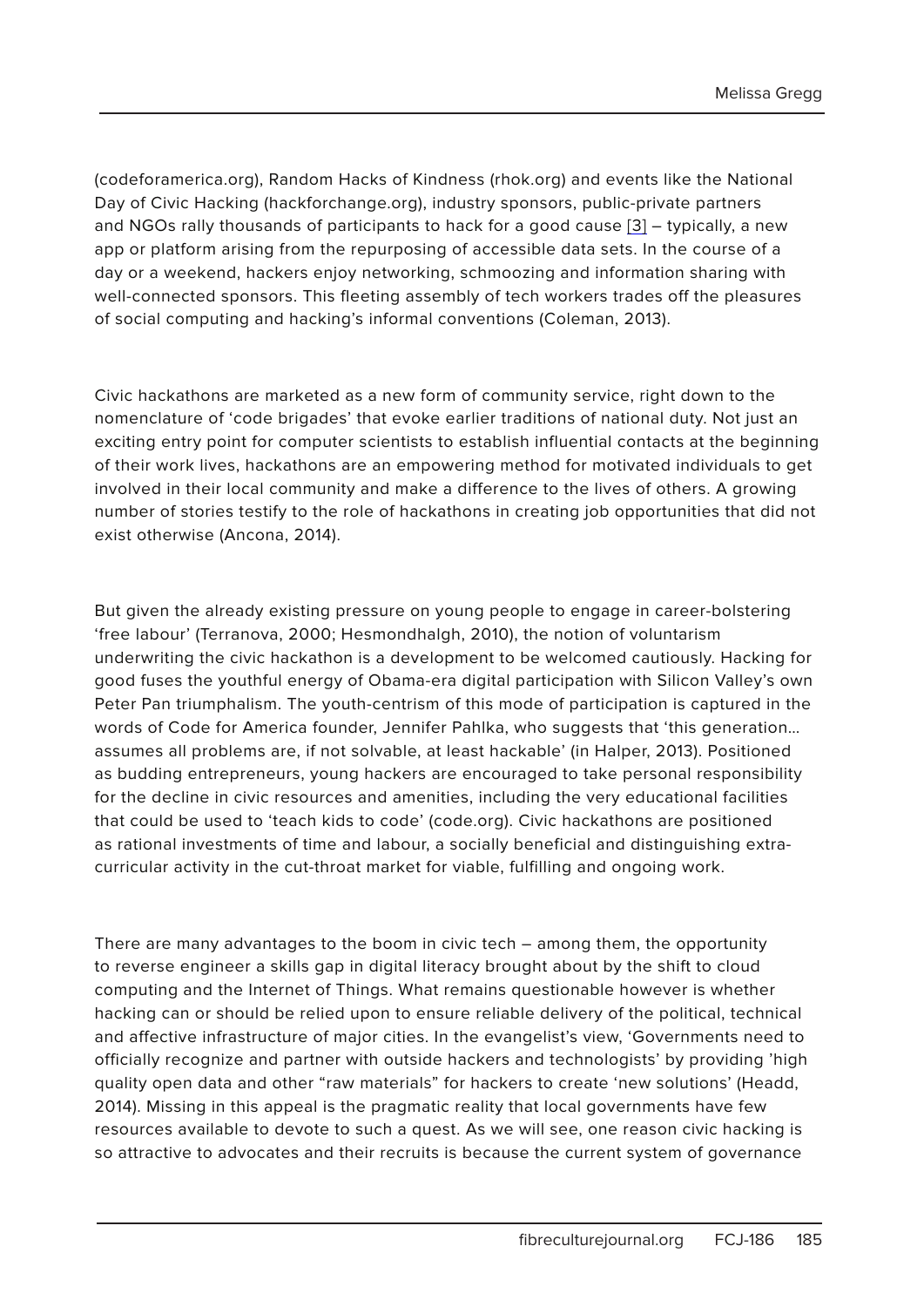and administration in the US setting in particular is broken by admission. The broader issue that gets lost in the civic hacking debate is whether we are comfortable with a situation in which citizenship and employment sit together as potentials to be actualised through a short-lived event dominated by an unrepresentative participant population.

The purposeful association of coding with voluntarism places hacking among the longer list of examples of donated, portfolio-filling, 'sacrificial' labour in the creative industries (Ross, 2000). In addition, the ideology of entrepreneurialism underwriting these events implicates participants in a political maneuvre that celebrates private solutions to public problems. Civic hackathons invite renewed attention to the appeal of the civic in shepherding an industry for young people's labour that takes a lack of pay for granted (Perlin, 2011; De Peuter et al., 2012). Hackathons demand better distinctions between enterprise, industry, governance and government, and how each of these terms come to be associated with patriotic duty. This paper is an initial attempt to address these issues independently of their casual conflation.

# Hacking Becomes Hegemonic

It takes some historical perspective to appreciate the shift in mindset that has seen hacking move from the margins of society to the mainstream. Indeed, my interest in the term is precisely its capacity to inhabit both of these locations simultaneously. [4] In civic hackathons, citizens are openly welcomed to hack their government, in an appropriate display of political affect. 'You don't accept the world as it is,' were the welcoming words from Los Angeles Mayor-elect Eric Garcetti at Hack for LA 2013. [5] And yet, as we have seen repeatedly with hackers who do follow this directive, there is such a thing as too much autonomy in the act of liberating data. Edward Snowden and Julian Assange represent the wrong kind of civic hacker because their ideas of transparency have proven too radical; their notion of informed citizenship breaches establishment thinking on appropriate access and publicity (Gregg and DiSalvo, 2013). From one perspective, of course, these whistle-blowers' actions epitomise the demand for accountability in government; their advocacy has been crucial in revealing the extent of government surveillance beyond citizens' knowledge and consent. From another view, the same actions typify the open cyber-ethic gone wrong: a form of celebrity-seeking heroism that regards technical superiority as a moral force guaranteeing elevation from common law. [6]

What hacking means, both now and in association with its pasts, involves perpetual debate over legitimate forms of expertise, access, authority and protocol (Nissenbaum,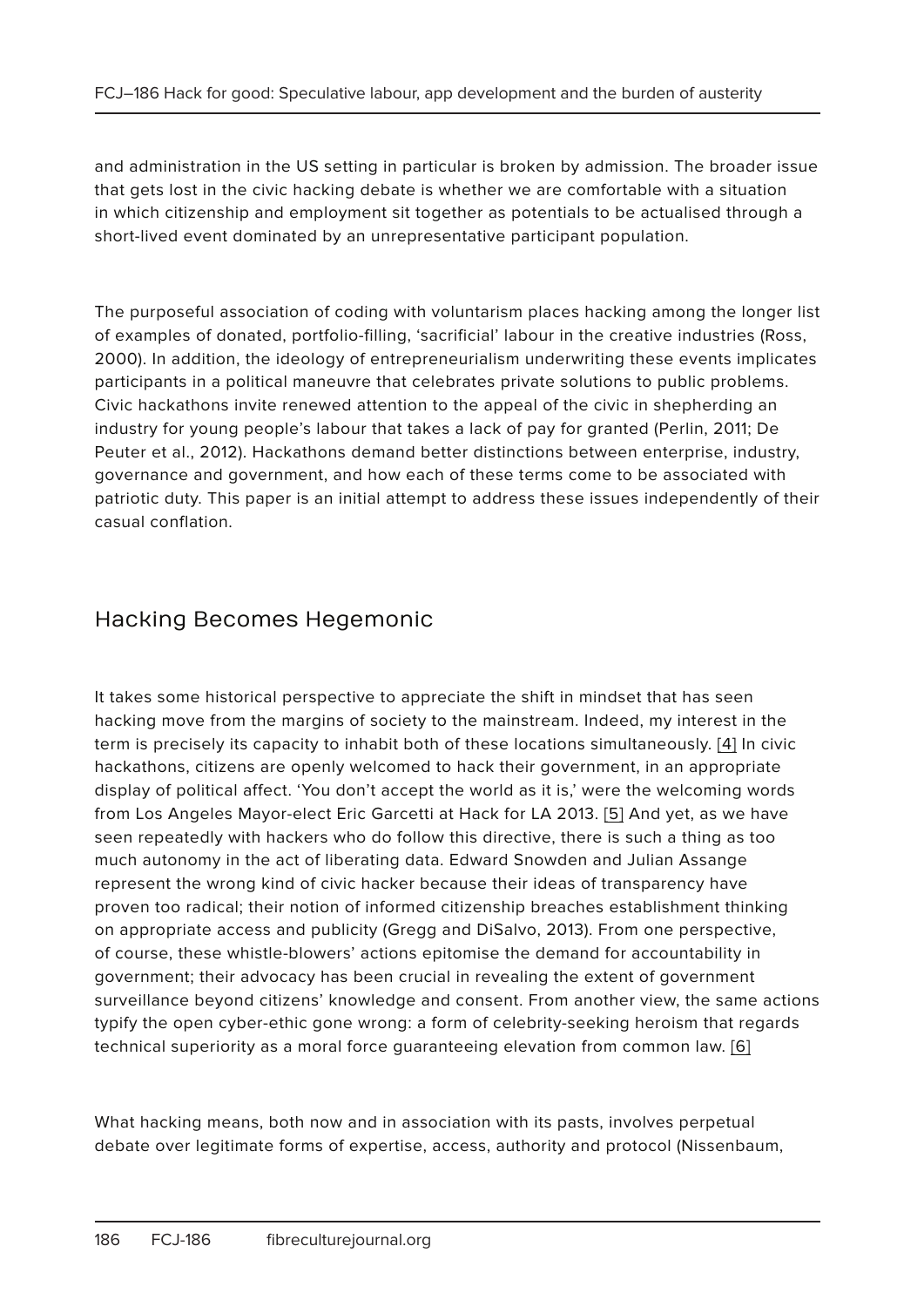Melissa Gregg

2004). In Coleman's (2013: 3) recent definition, hackers are 'computer aficionados driven by an inquisitive passion for tinkering and learning technical systems, and frequently committed to an ethical version of information freedom'. This version of hacking certainly accompanied the latest app-fuelled tech bubble, whether in the life 'hacking' optimisation techniques in various quantification devices or the DIY ethos of the so-called maker movement (Hatch, 2014; Lindtner et al., 2014). As 'hacking' is enshrined in the parking lots, meeting spaces and wallpaper of multi-million dollar tech firms (Kovach and Goodman, 2013), as swathes of the Californian landscape are carved up and signposted with roads called Hacker Way (the route to Facebook's Menlo Park headquarters), as hacker residencies are advertised in municipal libraries and art galleries, and as chip companies invest in hackathons to motivate summer interns, we see multiple forms of evidence that hacking has become a cherished economic activity. Hacking's self-directed qualities embody the desirable traits of today's model employee.

In earlier times, to 'hack' meant to attack – often with a sharp implement! – and it is this meaning that still appeals in the tech industry's relentless quest to 'disrupt', 'conquer' and 'win' new markets (Losse, 2012). Conversely, to be a hack once indicated an individual with dubious qualifications or credentials, a term of abuse for someone whose poor skills and deceitful trade toyed with trust. It is a substantial etymological accomplishment that the term 'hack' no longer signals a lack of professionalism so much as a practice that may benefit one's professional pedigree. Even very recently, distinctions between 'white' and 'black' hat hackers drew lines between professional information systems analysts and individuals seeking notoriety by breaking security protocols and revealing flawed code. But when Facebook – perhaps the most successful company founded by a self-designated hacker – hired 'Thrax' as the result of a successful breach of its system (Losse, 2012), the elevation of subversive hacking to workplace recruitment strategy was complete. In this case, and presumably many others without the same publicity, illicit hacking confirmed appropriate disposition for an industry enamoured with its own rule-breaking eccentricity.

Hat imagery nonetheless helps to appreciate hacking's place in the broader US cultural imaginary. For decades, white and black hats were the nominal index of good versus bad in Westerns – an easy measure of the righteous protagonist demanding audience sympathy. The rugged cowboy predates the rogue hacker as the iconic renegade individual who triumphs over social convention to secure victory for what is right and just. This is one lineage that links the experiences of Edward Snowden, Julian Assange and Pentagon Papers leaker Daniel Ellsberg: in each case, the liberation of data and the public perception of the hacker as hero or villain depends on contingent notions of patriotism, responsibility and duty.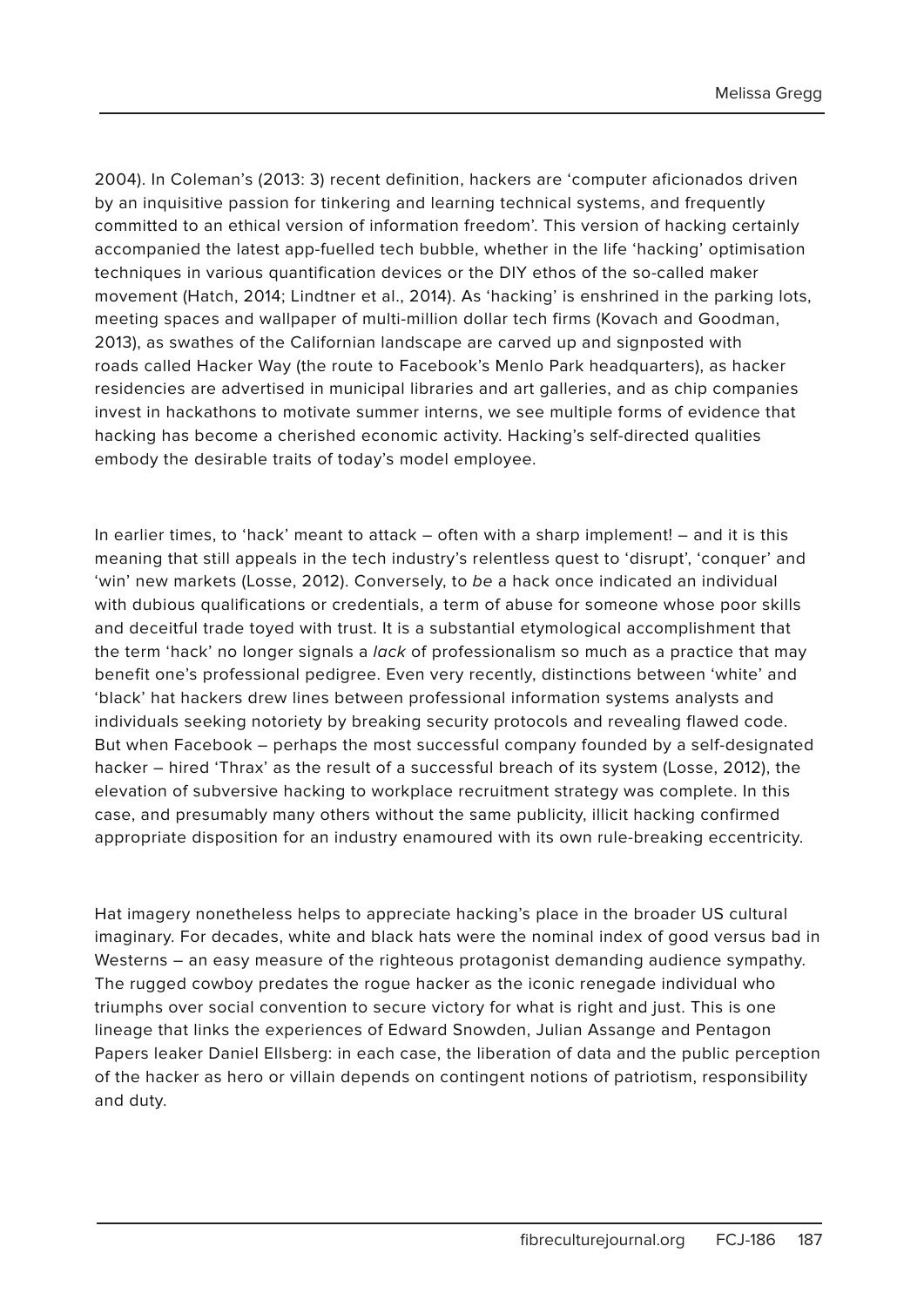In the tech industry, hacking's further nuance is to embody core principles of start-up and venture-capital wooing enterprise. It is not just access to information that is heralded as 'good' but the conviction that especially talented individuals can do more with data than those officially charged with its curation. As we see in the case of accommodation providers like AirBnB, or the taxi service spin-off, Uber, app development typically proceeds on the premise that autonomous access to resources is superior to any stateregulated method. The liberal ideology shared by app developers and various hacking traditions is the belief that technology builds a non-partisan bridge between competent, self-motivated, rational actors (Coleman, 2012; Ames 2013). This 'entrepreneurial citizenship' (Irani, forthcoming) enacted in app development is increasingly attractive to local, state and federal governments in times of enforced budget constraint. Civic hackathons enable individuals to claim entitlement to public data and create innovative uses for their circulation in spite of limited municipal resources for information gathering, storage and retrieval. Hacking ameliorates the otherwise cataclysmic cuts to government spending on civic services like libraries, public schools and other repositories that enable data sharing in many communities. In its parasitic nature, the process gives citizens an opportunity to believe that enough self-motivated individuals can stave off the consequences of fiscal decisions made by elected governments.

Civic hacking also acknowledges that data literacy is now vital for effective economic participation even while pedagogy and training for such literacy is unequally distributed according to gender, age, geography and race. Learning to code is increasingly recognised as a necessary supplement to the inadequacies of a state system of education focused on testable metrics at the expense of creative and employable skills. This is the rhetoric that has attracted so much corporate investment in initiatives like Make: Education (makered. org). Through this organisation, community groups, volunteers and start-ups provide infrastructure and opportunities for kids in poorly serviced school districts to explore science, art and other creative pursuits. In championing data access and dissemination, and in promoting creativity in education, civic hacking promotes DIY skills acquisition as the appropriate response to the decline in training and services once provided by the state. The National Day of Civic Hacking shows this happening at a grand level.

# Hack For Change

Hosted in over 70 U.S. cities in June 2013, and 103 locations in 2014, The National Day of Civic Hacking is billed as an occasion to 'bring together citizens, software developers, and entrepreneurs across the nation to collaboratively create, build, and invent, using publicly released data, code, and technology to solve challenges relevant to our neighborhoods,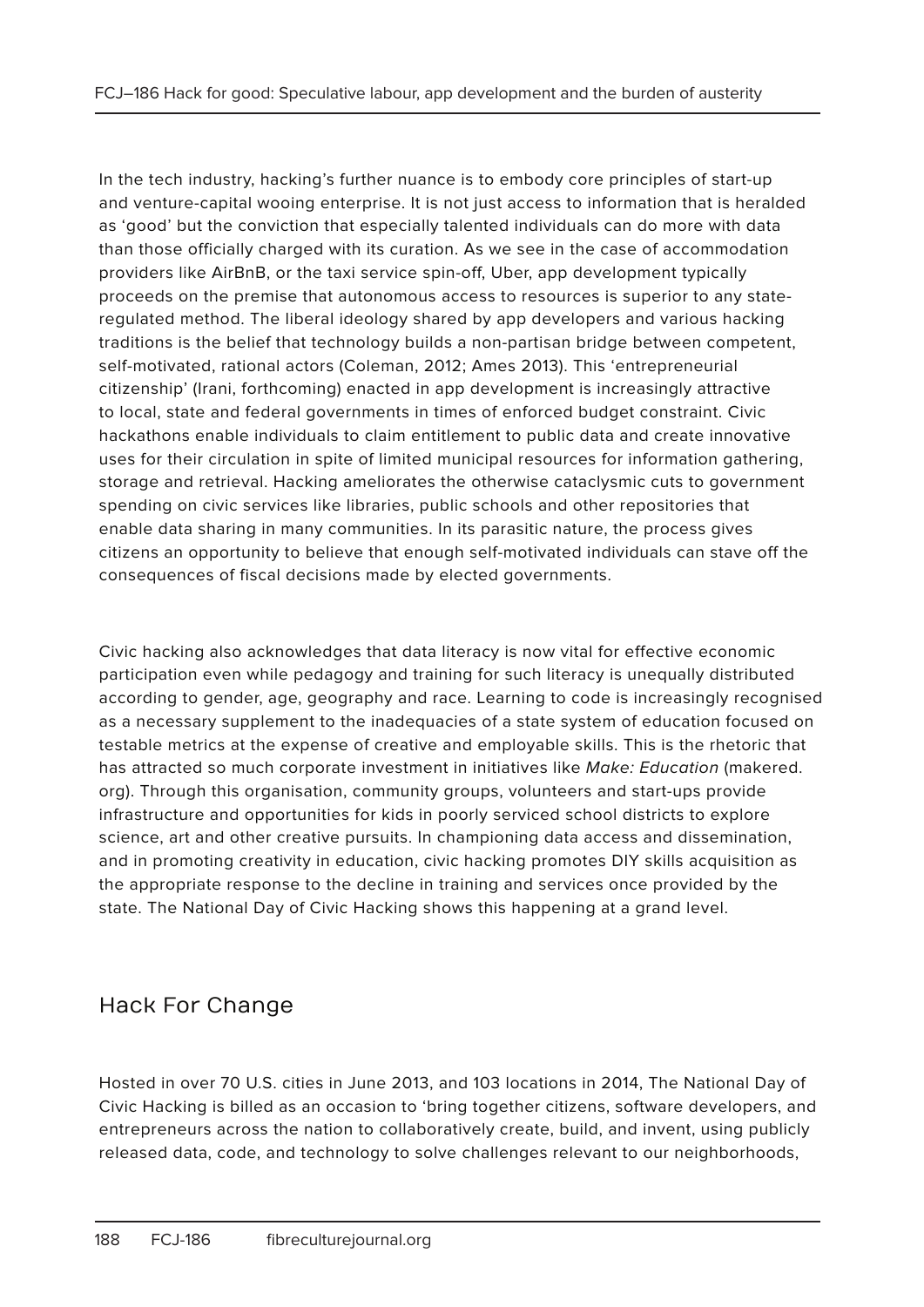our cities, our states, and our country' (hackforchange.org). Over the course of 48 hours, hundreds of ideas and thousands of lines of code are generated, debated and exchanged in synchronicity. A handful of winners are selected at each site, with media coverage, corporate seed funding, and a trip to the White House among the spoils. The language used across the weekend is one of problem solving through technical innovation. New services for assembling, analysing, and accessing data can be tested and implemented by hackers, while start-ups seeking exposure can gain free publicity when their products are used for this purpose. This unique combination of crowdsourced labour and public relations opportunity benefits businesses and potential employees alike, as witnessed in the 2013 Hack for LA. Scopely's representative appraised the scene adroitly by praising the crowd – 'You guys are AWESOME for giving up your weekend!' – and concluding his sponsor's pitch with a blatant plug: 'We're hiring.'

At the same event, newly elected Mayor Eric Garcetti deftly maneuvred the opening of the event to create a press opportunity for his forthcoming term, an injection of boosterist rhetoric anticipating the city's plans to transform Venice Beach to Silicon Beach. Garcetti's speech was revealing for what it admitted about the flaws in the very office he stood poised to take over. Lauding the hackers, he acknowledged that anything they did that day would matter, because the point was 'you didn't make it worse.' This was Garcetti's idea of a joke, a funny yardstick for government and civic participation. But it was also pivotal. It recognised the challenges facing LA as a city. In one breath he championed the need to appoint a CTO and CIO in his term, admitting that cities are now best run as corporations. He then pointed to the simplest services a city should be able to provide and doesn't. 'We still need to pave that pothole with asphalt,' Garcetti said, 'but knowing the pothole is there' is something hackers accessing open data can fix.

In his remarks, Garcetti claimed he wanted LA to be 'the best place in the world to hack'; the event could be the birthplace of 'the next tech CEO.' In his term, he wanted every kid to have access to coding classes in high school, because education isn't about preparing people for manufacturing jobs anymore. The winners of the hackathon were promised City Hall itself: 'We're going to open up the doors and the departments… to build a city of Angels for everyone.' In these rhetorical strains, the idea of transparency is very easily transported from open data to an open political process and an improved democracy in general.

The 'Rosie the Riveter' image advertising the National Day of Civic Hacking in 2013 is a clear instance of recruitment strategies drawing on ideals of civic service, patriotism and duty. The title's red, white and blue etching positions hackers as inheritors of a tradition of patriotic service required in times of war. As the United States joined World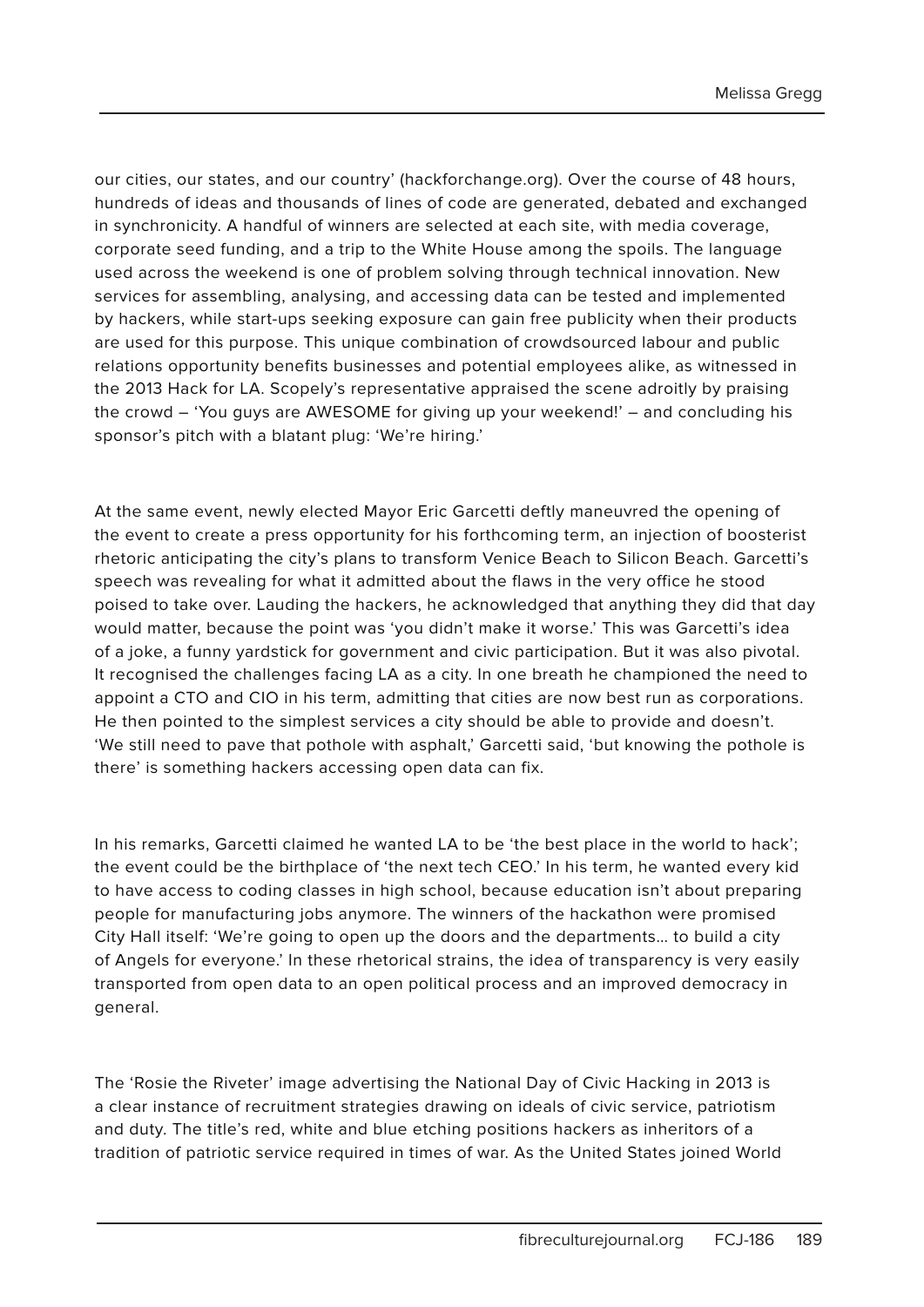War II, budgetary spending on the military and the economic impact of committed troops demanded a new perspective on employability, capability, and resources. Rosie the Riveter was used to motivate women to join the ranks of labour at a time of crisis, her feisty fist clench an icon designed to build morale.



figure 1 : Rosie the Riveter reappropriated for NDOCH 2013. (source: hackforchange.org)

Today, the 'We can do it!' attitude dovetails with the 'Yes we can!' optimism of Obama's Presidency to continue a legacy of national service for contemporary times. In this latest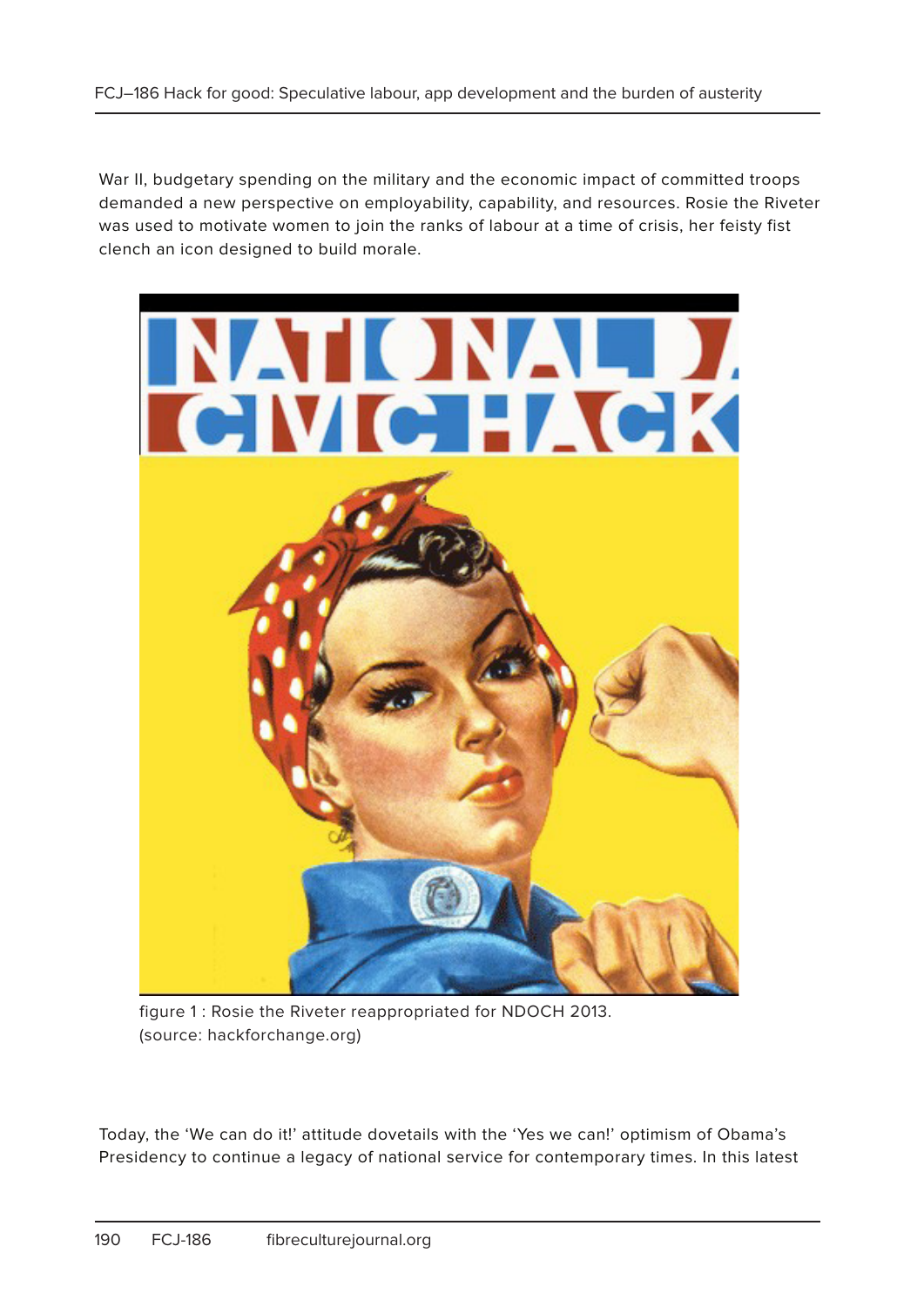fiscal crisis, civic hackathons mobilise a reserve army of labour to enhance service delivery for a cash-strapped state. The National Day of Civic Hacking reanimates ideas of civic duty ('your country needs you') to offset the consequences of war spending in the present. Code for America spreads this nation-building charter, with code 'brigades' branching out across the country in a display of missionary zeal (Halper, 2013). Code for America badges ambassadors for a state and a democracy that is everywhere under-resourced. Hacking is both a patch for government and a distraction from other patriotic commitments, particularly those that have prioritised military spending over education in consistent federal administrations.

It remains to be seen whether code brigades and specialist non-profits dedicated to spreading tech literacy echo or arrest the decline of earlier traditions of civic participation in US life (Puttnam, 2000). This is the focus of ongoing research (e.g. Schrock, 2014). For now, the hackathon provides a venue for the 'democratic personality' to flourish (Turner, 2014) and for the production of subjectivities that accept leisure time as an occasion for productivity (Crawford, forthcoming). At the same time, civic hackathons prove to be one more instance of the computer scientist's approach to the social, a view that typically avoids analysis of the macro political conditions inherited in software, hardware and code. By narrowing attention to issues that can be solved in a compressed timeframe, critical questions of priority and equity are left aside. Challenges are readjusted in real time to suit who and what is at hand (Lodato and DiSalvo, forthcoming). As an enactment of civic intent, hackathons parochialise the ambition of democratic participation to topics that attract the data and technical means for impact in the course of a day or a weekend. [7] The novelty of civic hacking lies not in its structural political impact, then, but in the lessons it holds for contemporary labour.

### Labour In The Hypothetical

The language of civics, service and duty provides a convenient means by which the sacrificial labour of creative professionals can be encouraged and incorporated by business. If part of the hackathon's appeal is the possibility of facilitating the next 'killer app', in reality, few of the ideas emerging from the event's inflated conditions actually survive long-term. Accelerator attention may follow successful performance at a hackathon but this does not guarantee a viable business in the long run. [8] In hackathons what gets built rarely works, even in the case of apps that win prizes and publicity in the timeframe of the event (DiSalvo et al., 2014). Instead, the meet-ups produce an archive of speculative possibilities – what Irani (2013) calls their business-card, 'promissory' function. The work conducted during the week or weekend acts as an illustration of what future work might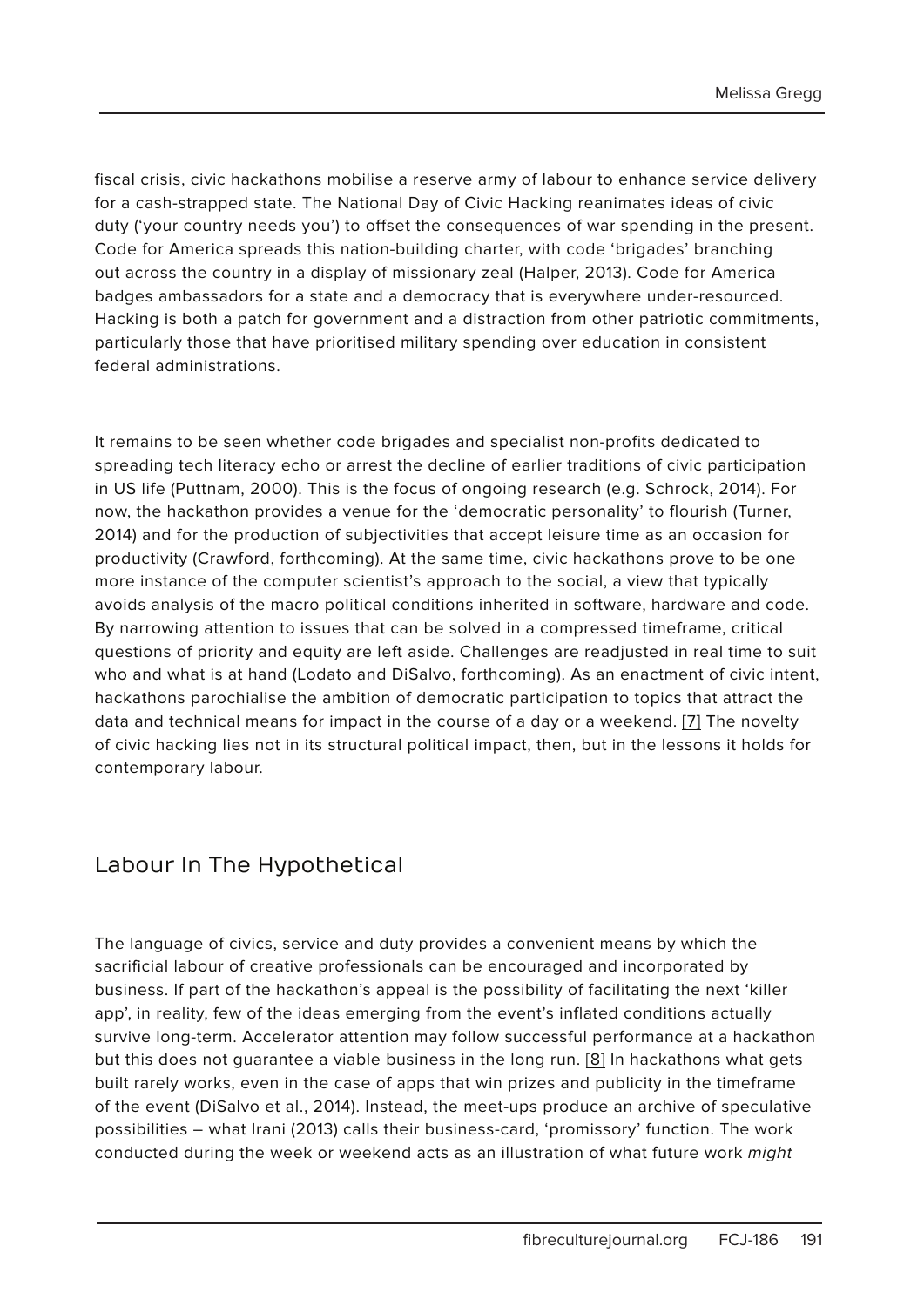entail. As is the case with other practices of speculative design (DiSalvo, 2012: 111), hackers test, prod and wonder, creating 'new imaginative instantiations of what might be.' And yet, the artificially heightened tempo of the hackathon necessarily curtails these possibilities.

In the 'manufactured urgency' (Irani, forthcoming) of the event, productivity is performed in concentrated bursts, with participants expected to 'hit the ground running' and drive bodies to extremes. This work experience assumes the possibility of total devotion to the task for the period allotted, a world without interruptions or competing demands on attention. Hackathons mirror other versions of 'media work' (Deuze, 2007) that associate youth with vigour, commitment and creativity. Power relations and other questions of politics and hierarchy are downplayed through conditions designed to maximise concentration, creativity and seamless 'flow' (Csikszentmihalyi, 1990). [9]

In these ways, hackathons combine qualities of both the 'free labour' (Terranova 2000) foundational to the early internet and the practice of spec work in the field of design. As Kennedy (2013: 228) explains:

Spec work, short for speculative work, involves people producing goods, usually cultural goods, without a guarantee of getting paid. For some designers, the most troublesome manifestation of spec work is the spec work competition, which brings amateur and professional designers together in competition with each other for payment for a design job which they all undertake.

Hackathons share these aspects of spec work in that they assemble variously qualified groups of participants together in a competitive process that results in some people being paid for their work and not all. Even when there are prizes, cash rewards are regularly subject to the whims and priorities of event sponsors. The in-built competition characteristic of hackathons also trades on the notion of crowdsourcing – 'the outsourcing of tasks historically carried out by paid employees to the collective labour of a group of volunteers' (Kennedy, 2013: 229). Of course, civic hackathons mobilise an additional meaning to the term volunteer: when the hackathon is advertised specifically as a new kind of voluntarism, the labour involved in developing an app design or prototype is doubly discounted. We are no longer simply describing the willing amateur who gives away skills and labour for the love of a craft; the coder gives away time and skills that are designated as beneficial to others. The question raised by civic hacking's version of voluntarism is: who can afford the time to give away their labour? Additionally, we might ask, should those who can afford to give away labour really be setting the priorities for civic infrastructure?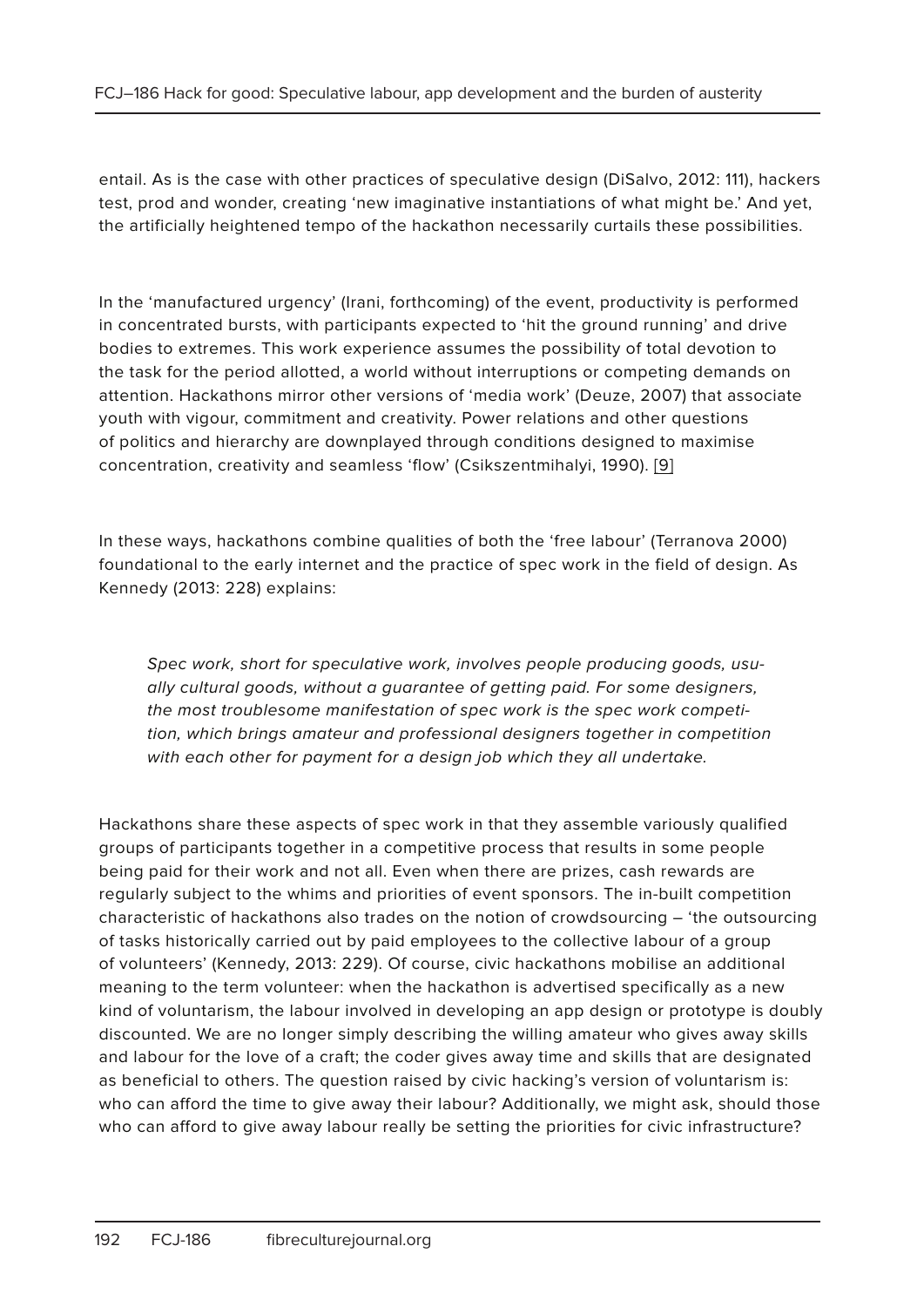As Kennedy writes, engaging in spec work has the effect of devaluing design, because 'only part of the workforce involved in the job' is paid. By extension, hackathons risk devaluing the professional fields their young participants are vying to enter. One suggestion Kennedy favours in the design context is a clear distinction between participation in spec work initiatives and pro bono ventures. This means 'donating professional expertise, or undertaking professional work, in the full knowledge that no payment will be received (in contrast to spec work, where participants hope to be paid)' (2010: 242). Pro bono work is explicitly stated as being 'for the public good', and is part of a longer tradition of other-oriented professional service. However the concern with civic hackathons is that, if participants skew young, and discount their earnings at the very beginning of their career, will these aspiring professionals ever have the luxury of such a choice? By the time they come to appreciate how much work they have given away for free, will it be too late to demand professional recognition, or the correct proportion of paid vs. unpaid work?

Civic hackathons induce what Hesmondhalgh (2010) might classify as morally acceptable free labour – work that is donated for charity – but in doing this usher forward the likelihood of a reliance on such labour at scale. Just as the contribution of unpaid interns is now acknowledged as necessary for certain industries to function, civic hackers 'learning to labour' (Willis, 1977) in informal settings create an industrial reliance on donated work in the process of receiving professional training. Paul Willis's account of working-class Birmingham 'lads' is a fitting analogy to the experience of today's young hackers who, 'for a specific period in their lives… believe they dwell in towers where grief can never come' (Willis 1977: 107). But as Willis concluded, working class culture 'is not generally one of celebration and mastery. It is basically one of compromise and settlement: a creative attempt to make the best of hard and brutalizing conditions' (1977: 107). Civic hackathons are a training ground for the grunt work of the knowledge economy, with its similar sequence of brainstorming, protracted periods of autonomous, highly mediated team-work, which culminate in a presentation for an assessing audience. A set of skills is legitimated and coerced by the form, including confidence, self-expression, mastery and composure. And at the end of the day, in hacking as in business, everything comes down to the effectiveness of the pitch (Gill, 2010).

Hackathon participants thus learn to simulate genres of middle class professional accomplishment but don't ever progress to a position of owning the infrastructure, influencing the budget bottom line, or changing laws that distribute resources. Coders and data evangelists valiantly carry out challenges issued by others. To use De Peuter's (2011) terms, civic hackers are an archetypal 'pre-cog' – a 'cognitariat' (Berardi, 2009) that is forever in the making. The cognitariat is the class whose careers involve: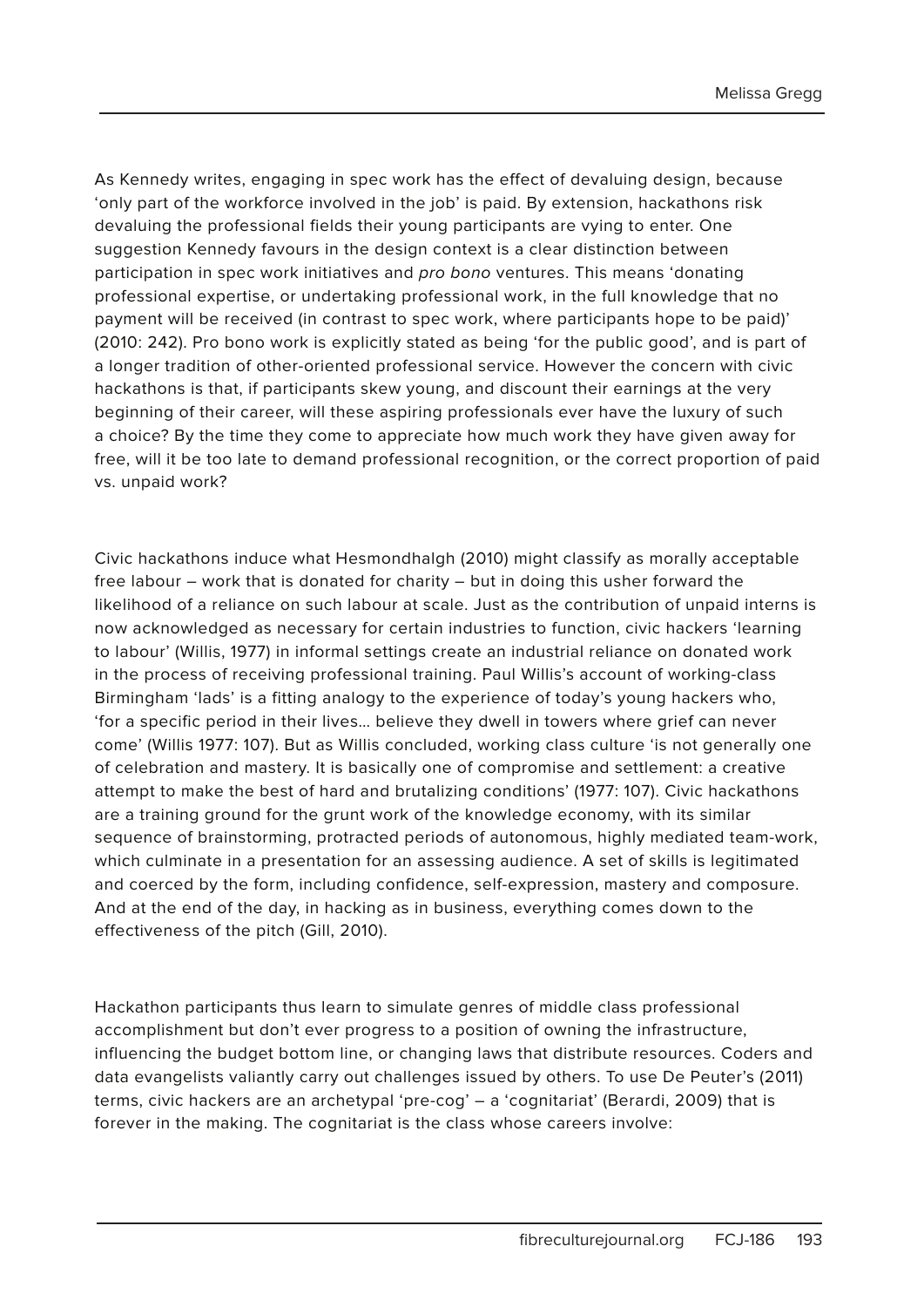self-driven, passionate commitment to work; willingness to work for nothing; perpetual and personally financed reskilling; habituation to material insecurity; obsessive networking… [and] bold enterprising behavior. (de Peuter, 2011: 421)

Hackathons illustrate this precarious experience, a work life that is flexible, mobile and adhoc. Those with the skills and smarts to withstand the accelerated conditions of app production thrive on the entrepreneurial confidence that comes with established social and technical networks. For the many who are less materially equipped for the evacuation of workplace protections and the withering of social infrastructure and services, the future for economic and civic participation is less assured.

# Civics Without A State

Appealing to the individual at the expense of the confining administrative state, civic hackathons update the Reaganite philosophy of self-governance for a new, technologically literate generation. Civic hackathons embody an intractable contradiction, inviting hackers to deploy their superior mastery as supplement to the very education and political systems designed to ensure equitable access to information, training and skills. While there are benefits to the DIY citizenship encouraged in these events, they are near-sighted to the extent that they do not stem the tide of decreased funding for civic services and infrastructure. Hackathons' partial improvement of civic services neither disrupts government nor overcomes wider citizenly disenchantment with the representative nature of US democracy. When Mayor Garcetti urges hackers to report freeway potholes by smartphone, he acknowledges the limited scope of DIY governance. Developing a platform to enhance knowledge of already existing but insufficient infrastructure is a parasitic form of assistance in the mode of the volume boost. It resembles the profiteering of social media platforms that disseminate the high quality journalism that is another employer's responsibility to source and fund.

Civic hackathons succeed by feting, entertaining and marginally rewarding a specific demographic that is attracted to the vision of 'productive freedom' (Coleman, 2012: 3) that has been hacking's historical provenance. Such a practice appeals to an elite group of individuals who recognise themselves as agents of their moment (Streeter, 2014), whose proficiency equips them to carry the burden of civic duty and deliver services where an incompetent government fails. For the many US workers without a direct path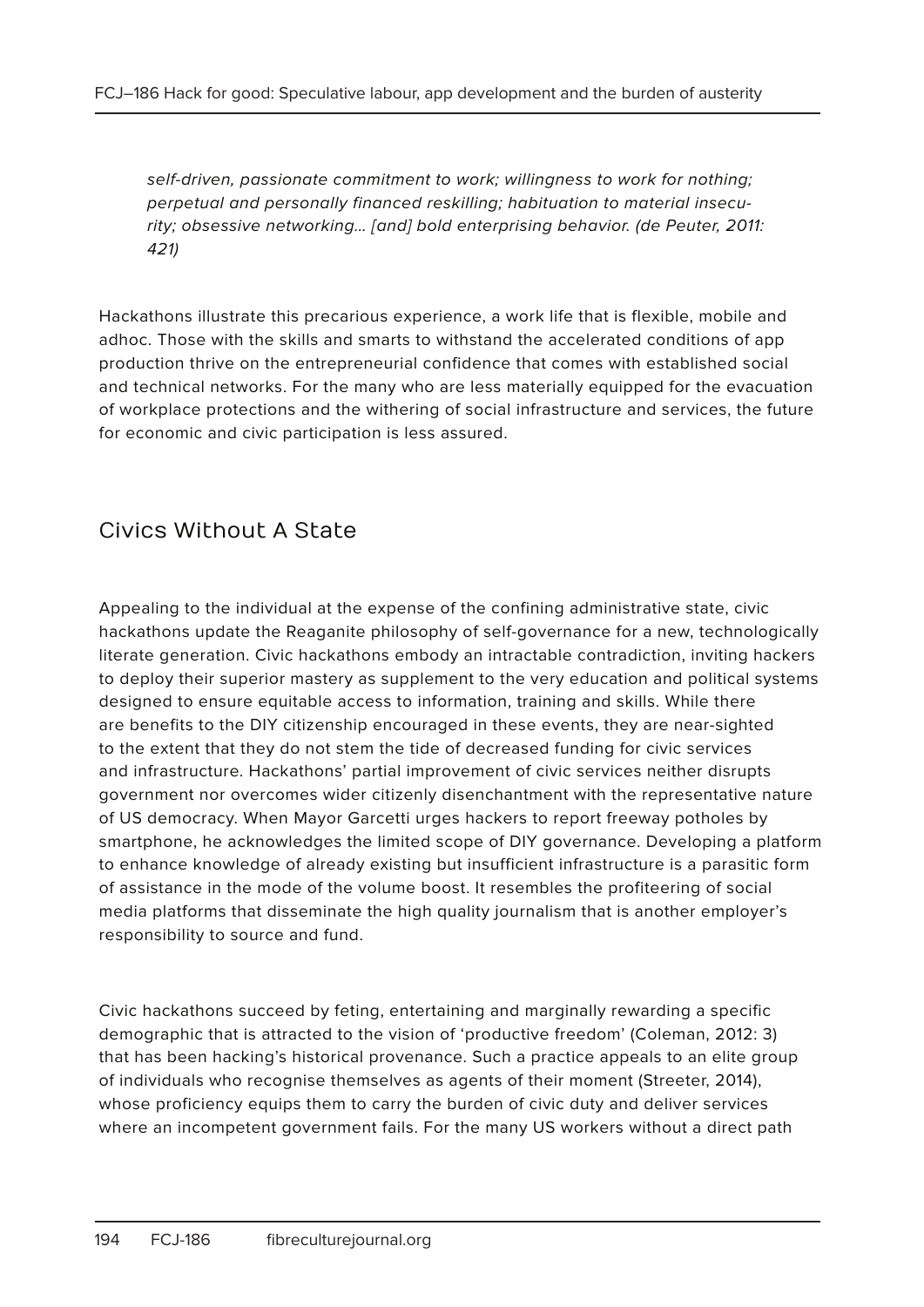of entry to these skills, and the productive economic subjectivities they enable, there is little likelihood that civic hacking will bring much cause for hope. In fact, the point of this discussion has been to question whether the privileges of this entrepreneurial mode of employment are really so clear.

Hackathons' apps-to-riches appeal shows all the signs of 'venture labor' (Neff 2012) for a new generation. A decade ago, young web pioneers took unstable jobs in an unproven industry as a way of staking out credibility. In Neff's account, embracing risk was an act of autonomy and distinction for aspiring professionals looking to justify the choice to give away their labour for free. Risk was regarded as a rational financial and affective investment in the hopes of delayed payoff. For today's civic hackers, fresh from the trauma of a major economic meltdown, it is not personal risk that motivates so much as the notions of service and patriotism so carefully targeted towards them. The affront is that these other-oriented directives for free labour translate to the same experience of precarization: incorporating the sacrificial labour of the young, powerful interests posit career training in the nostalgic strains of voluntarism. This recruitment effort deflects attention not only from the dwindling infrastructure of state-based support but from the declining middle class itself, which is also to say, the worrying economic transformations that an unregulated market encourages.

An optimistic reading of hackathons would see their popularity as part of a demand for more socially-responsible, autonomous and collaborative workplaces. Hackathons energise workers by delivering ownership of challenges to those with both the technical competence and enthusiasm to deliver. This DIY philosophy is an important counterforce to the dampening effects of bureaucratic structure on creativity, and has significant promise as a means of revitalising the innovation pipeline for large firms. That said, the forced conviviality of teamwork culture – a sociality that is 'both autonomous of capital and captured by it' (Andrejevic in Hesmondhalgh, 2010: 275) – exploits the good will of hackers who are inspired by the tech industry's vocal ambition to change the world. The gamification of political lobbying taking place in civic hackathons encourages a myopic engagement with the multiple and intersecting factors affecting individuals' access to information and education. It is a fair weather approach to social activism.

Hackathons provide momentary exercises in speculative citizenship (DiSalvo et al., 2014) – experiments in democracy that strive towards a reconfigured relationship between citizens, the state and capital. The downside is that the young people they harbour only ever enjoy theoretical wins. Their experience of work and of politics is growing distant from the models for self- and civic governance enjoyed in earlier times. These models include the collective power of labour and citizenship as viable political identities. Learning to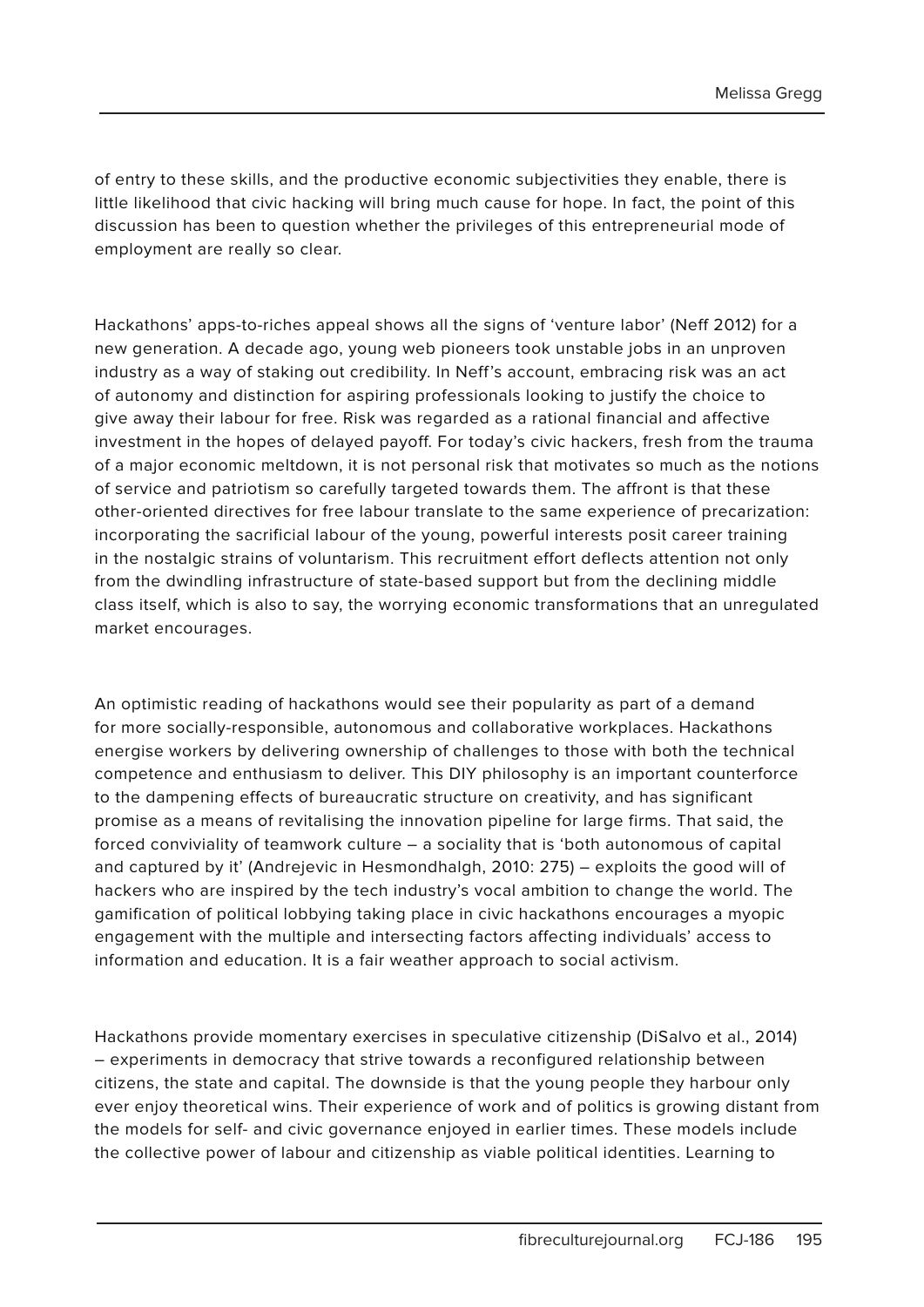labour for free risks normalising the solitude and insecurity of perpetual debut. To escape this fate, today's hackers would do well to recognise their condition as living labour, as workers whose already substantial debt marks them as the indentured cognitariat of our time. Hackathons are not 'a space to await entry into the labor market or a channel for upward mobility', to cite Rogerro (2011: 157). They are instead one of the most likely places to witness work taking place 'in a present without anticipation' and perhaps, with encouragement, the revolutionary potential in realising 'the immediacy of one's own productive condition' (ibid).

# Biographical Note

Melissa Gregg is a Principal Engineer at Intel Corporation researching the future of work. He books include Work's Intimacy (Polity, 2011), The Affect Theory Reader (Duke UP, 2010), Cultural Studies' Affective Voices (Palgrave 2006) and the forthcoming\* Counterproductive: A Brief History of Time Management\* (Duke UP). Recent publications have appeared in The Atlantic, Interactions, IEEE Computer Magazine and Television and New Media.

### Notes

[1] College education costs have escalated over 70% relative to wage rises in some US states (Sanchez, 2014). Andrew Ross (2014) considers the relationship between student debt and the role of credit in US society more broadly in his account of the Debt Jubilee arising out of Occupy Wall Street.

[2] A case in point: In 2011, Peter Theil announced '20 under 20', a \$100,000 fellowship for young people to gain experience and mentoring in the pursuit of a new business opportunity provided they left university for the experience.

[3] My title for this paper draws on the name of an Intel corporate education initiative, 'Code for Good', one of the key partners for the National Day of Civic Hacking. See https:// software.intel.com/en-us/codeforgood. As I hope is clear, my reflections neither advance nor disown a unified view on civic hacking as defined by Intel; in different parts of the company, hackathons serve different purposes and give rise to a range of experiences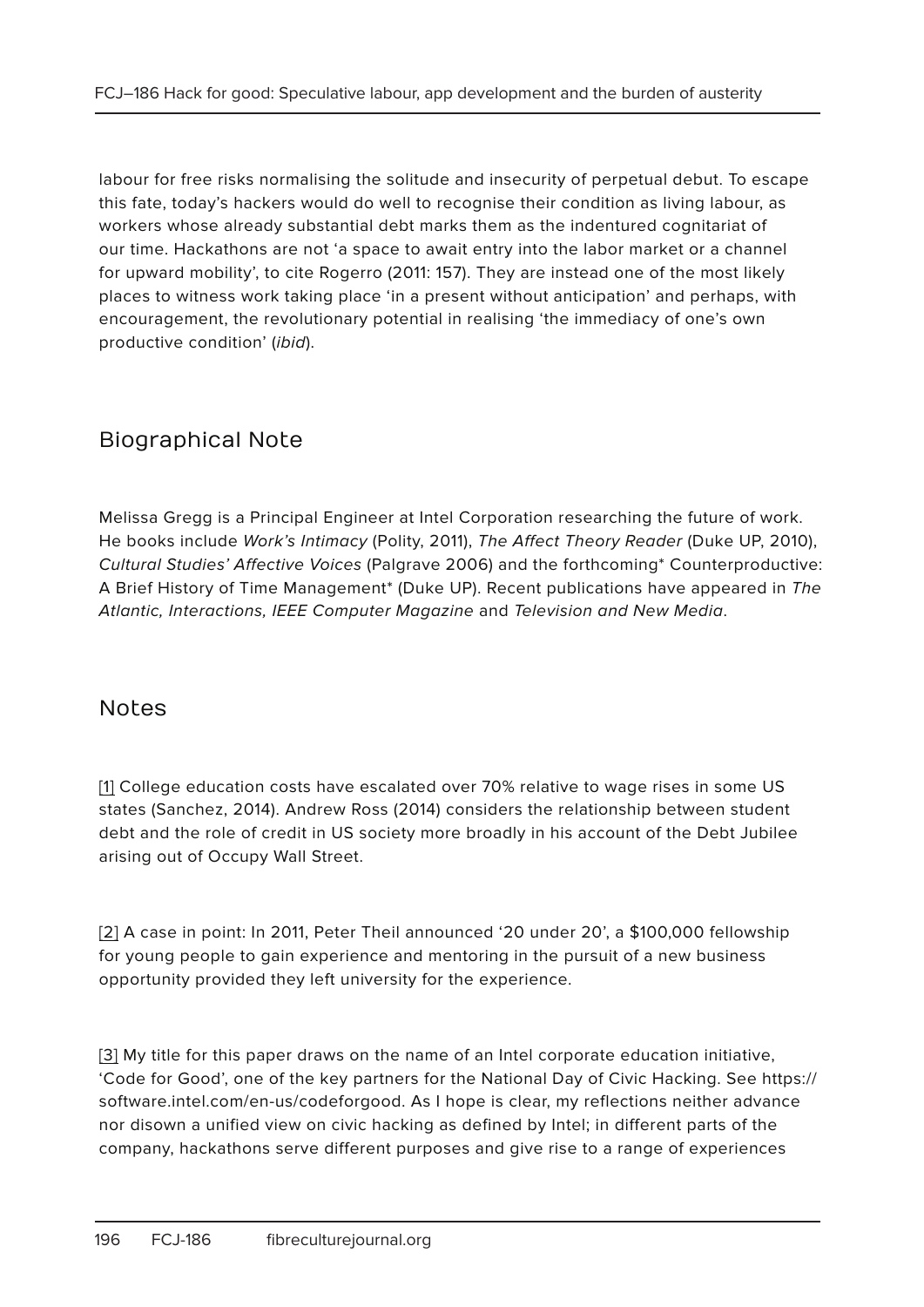beyond those identified in this discussion.

[4] In what follows, I show how hacking is ripe for the kind of analytical attention that, at an earlier moment, the Birmingham Centre for Contemporary Cultural Studies applied to the term 'mugging'. In Policing the Crisis (Hall et al, 1978), the politics of a new era were shown to have been transduced on to the figure of the mugger, whose actions offered an occasion for moral panic and thus an outlet for the anxieties of a particular class formation. Invoking the word 'mugging' in popular news coverage was to deploy a signifier that summoned a complex history of class and race relations already attached to the term in its North American context. Today, the power dynamics of the digital age are efficiently accommodated in the term hacker, even if the class and racial make-up of the agent is entirely different from the black teens of Thatcherite Britain.

[5] This paper draws on an 18 month period observing hackathons, hackathon organisers, sponsor meetings and research presentations in my role as an Intel Blue Badge employee and as Principal Investigator for the Intel Science and Technology Center for Social Computing. Some of the insights on hackathons I draw on in this paper are the result of internal company research; for details on generic features and affective qualities of hackathons I am indebted to Carl DiSalvo and Thomas Lodato, whose contributions are acknowledged throughout.

[6] Films such as the recent *Citizenfour* (Poitras, 2014) suggest that both perceptions may be true.

[7] The exception that proves the rule in this argument is the VC-backed lobby group, Fwd.US, whose immigration hackathons have been rolling in cadence since late 2013. In this instance, it is precisely the recourse to serious financial resourcing that provides the infrastructure to sustain a broader and highly ambitious campaign for thoroughgoing legislative reform. The FWD.US movement is the flipside of Obama's Dreamers, and trades on a similar affective appeal that migrants should have the right to work and participate fully in productive economic and civic life. FWD.US's billionaire donors enjoy the combined cultural and financial capital to influence government priorities, which marks its difference from other civic hackathons that adopt a bottom-up strategy to source participation and interest.

[8] In the period documented in this paper, Intel's Cultural Dynamics Lab concluded after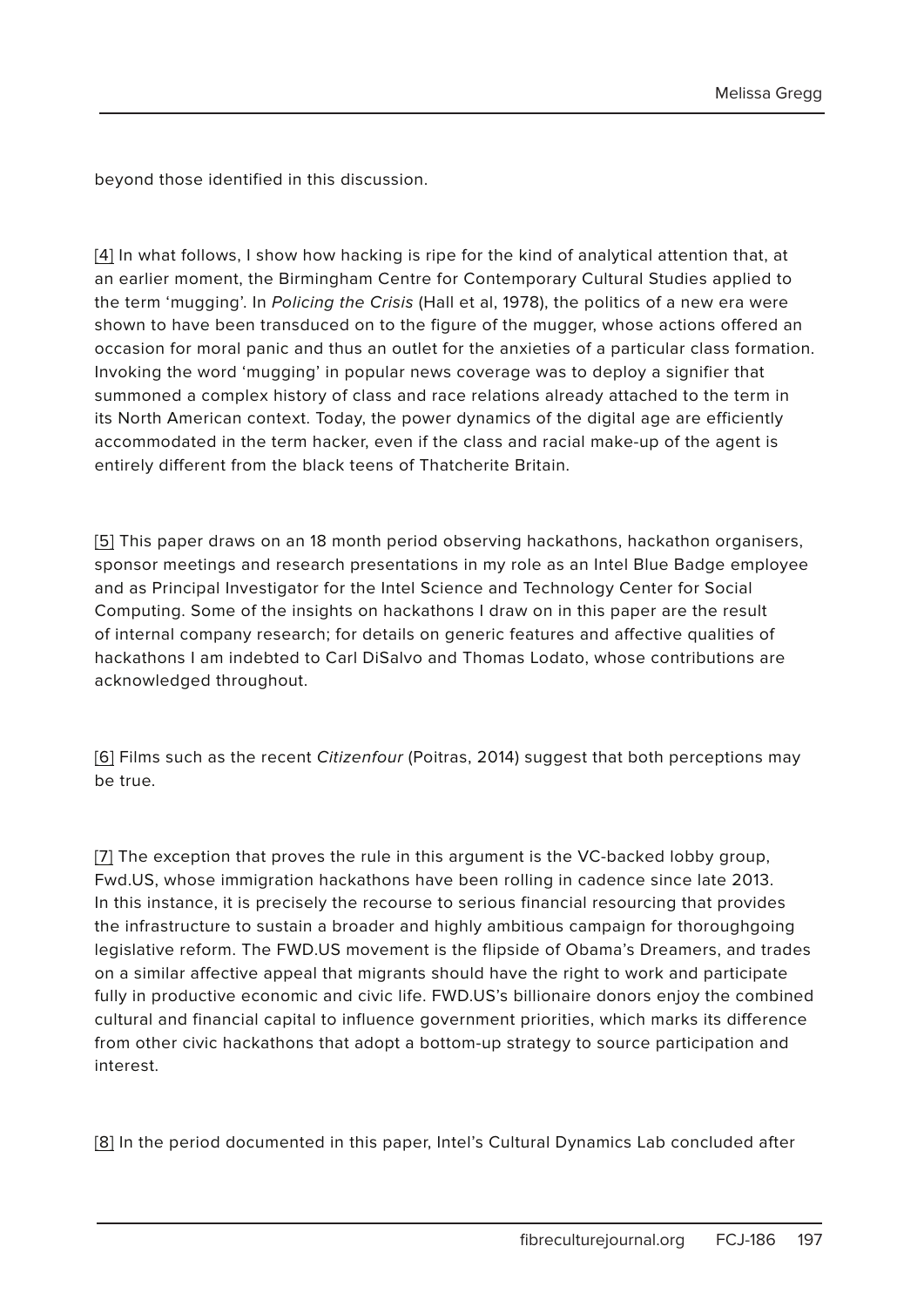a number of initiatives and experiments that hackathons were not a reliable source for product development or business innovation.

[9] Rosalind Gill (2007) shows that these conditions that typify the rhetoric of creative industries work perpetuate the exclusion of women among other minorities. A novel account of the labour involved in securing childcare for a hackathon is Andrews (2014).

#### References

Ames, Morgan. From MIT to Paraguay: A Critical Historical and Ethnographic Analysis of One Laptop Per Child. Doctoral Dissertation, Stanford University. May 2013.

Ancona, Lauren. 'Stop Waiting for Permission: How civic hacking changed the way I saw my city —and myself', Medium (November 24, 2014): https://medium.com/@laurenancona/stopwaiting-for-permission–23ce71aee8f8

Andrews, Gus. 'Finding Childcare for the UX Sprint', Open ITP - Internet Tools Project (April 3, 2014) https://openitp.org/news-events/finding-childcare-for-the-ux-sprint.html

Berardi, Franco "Bifo". The Soul at Work. From Alienation to Autonomy, trans. Francesca Cadel and Giuseppina Mecchia (MIT Press, 2009)

Boltanski, Luc and Chiapello, Eve. The New Spirit of Capitalism (London: Verso, 2007)

Coleman, E. Gabriella. Coding Freedom: The Ethics and Aesthetics of Hacking (Princeton: Princeton University Press, 2013)

Crawford, Mathias. 'Procedural Communities: Post-War Los Angeles and the Rise of the Network Self', Paper presented at 4S San Diego 2013.

Csikszentmihalyi Mihaly. Flow: The Psychology of Optimal Experience (New York: Harper Collins, 1990)

Deuze, Mark. Media Work (Cambridge: Polity, 2007)

DiSalvo, Carl. 'Spectacles and Tropes: Speculative Design and Contemporary Food Cultures', Fibreculture 20 (2012): 109–122.

DiSalvo, Carl, Gregg, Melissa and Lodato, Thomas. 'Building Belonging', Interactions 21, 4 (July 2014): 58–61

Gill, Rosalind. '"Life is a pitch": Managing the self in new media work', In Mark Deuze (ed.) Managing Media Work (London: Sage, 2010)

Gill, Rosalind. Technobohemians or the new Cybertariat? New Media Work in Amsterdam a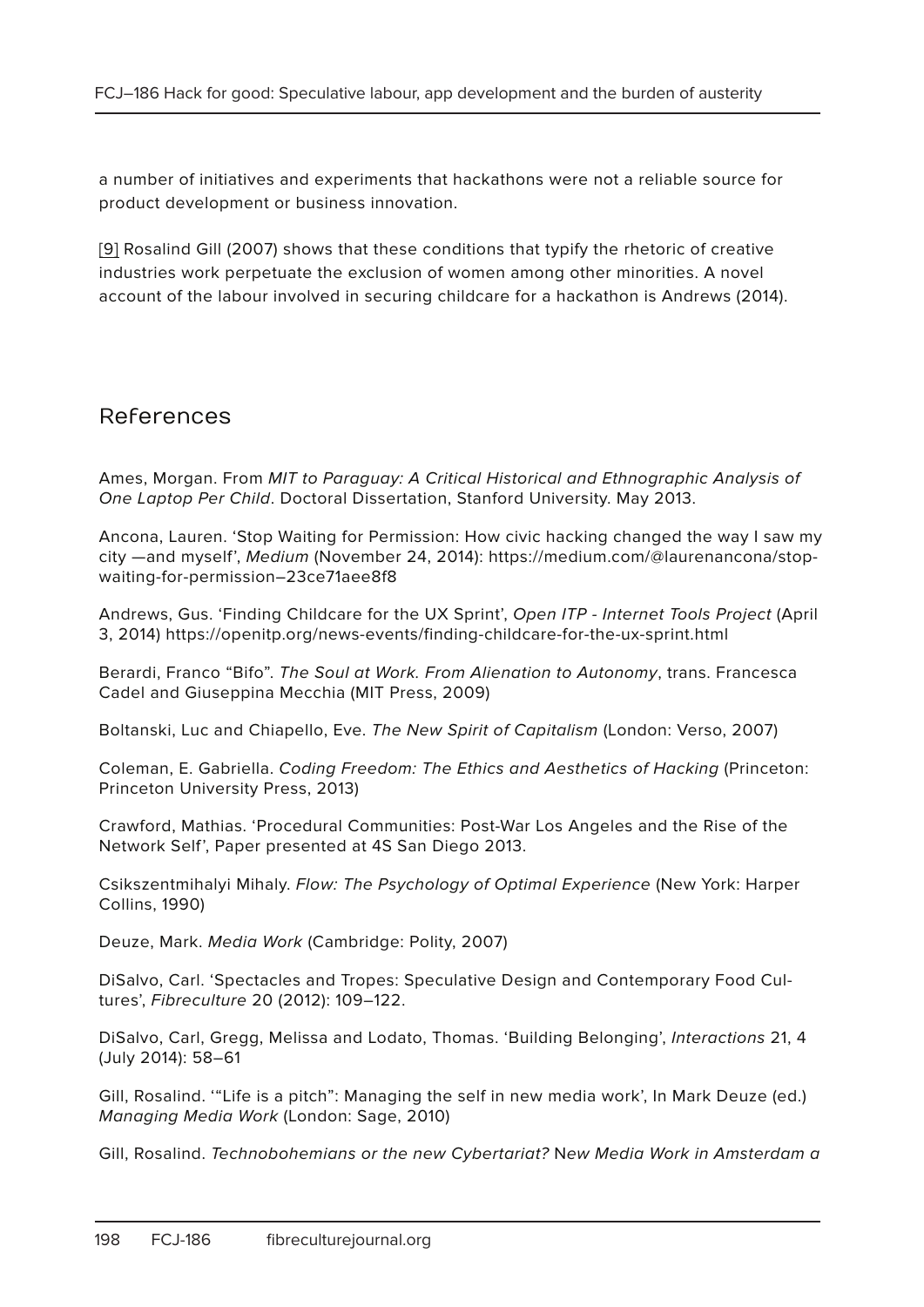Decade After the Web (Amsterdam: Institute for Network Cultures, 2007)

Gorz, Andre. The Immaterial, trans. Chris Turner (Chicago: University of Chicago Press, 2010)

Gregg, Melissa. 'Available in Selected Metros Only: Rural Melancholy and the Promise of Online Connectivity', Cultural Studies Review 16, 1 (2010): http://epress.lib.uts.edu.au/journals/index.php/csrj/index

Gregg, Melissa and DiSalvo, Carl. 'The Trouble with White Hats', New Inquiry (2013), http:// thenewinquiry.com/essays/the-trouble-with-white-hats

Hall, Stuart, Critcher, Charles, Jefferson, Tony, Clarke, John and Roberts,Brian. Policing the Crisis: Mugging, the State, and Law and Order (London: Macmillan, 1978)

Halper, Evan. 'Civic-minded Hackers Code Well for the Future', LA Times (August 23, 2013), http://www.latimes.com/great-reads/la-me-c1-code-for-america–20130826-dto-htmlstory. html

Hatch, Mark. The Maker Manifesto: Rules for Innovation in the New World of Crafters, Hackers, and Tinkerers. (McGraw Hill, 2014)

Headd, Mark. 'Civic Innovation: the Collaborative State', Government Technology (November 7, 2014), http://www.govtech.com/data/Civic-Innovation-the-Collaborative-State.html

Hesmondhalgh, David. 'User-generated Content, Free Labour and the Cultural Industries', Ephemera: Theory & Politics in Organization 10, 3–4 (2010): 267–284.

Irani, Lilly. Designing Citizens in Transnational India. Ph. D. Thesis (Information and Computer Science: University of California, Irvine, 2013).

Irani, Lilly. 'Hackathons and the Making of Entrepreneurial Citizenship', Science, Technology & Human Values, Forthcoming.

Kennedy, Helen. 'Against Amateur Economies: Spec Work Competitions and the Anti-spec Movement', Cultural Studies Review\* 19, 1 (March, 2013), http://epress.lib.uts.edu.au/journals/index.php/csrj/index pp. 228–48

Kovach, Steve and Goodman, Daniel. 'Inside Facebook: Take A Tour Through The Social Network's New York City Headquarters', Business Insider (2013), http://www.businessinsider.com/facebook-new-york-office-tour–2013–9?op=1

Lin, Joseph. 'Top Top 10 College Dropouts', Time (May, 2010), http://content.time.com/time/ specials/packages/completelist/0,29569,1988080,00.html.

Lindtner, Silvia, Hertz, Garnet and Dourish, Paul. 'Emerging Sites of HCI Innovation: Hackerspaces, Hardware Startups and Incubators', Proceedings of ACM SIG-CHI (Toronto, 2014).

Lodato, Thomas and DiSalvo, Carl. 'Issue-Oriented Hackathons as Material Participation', submitted to New Media and Society. Forthcoming.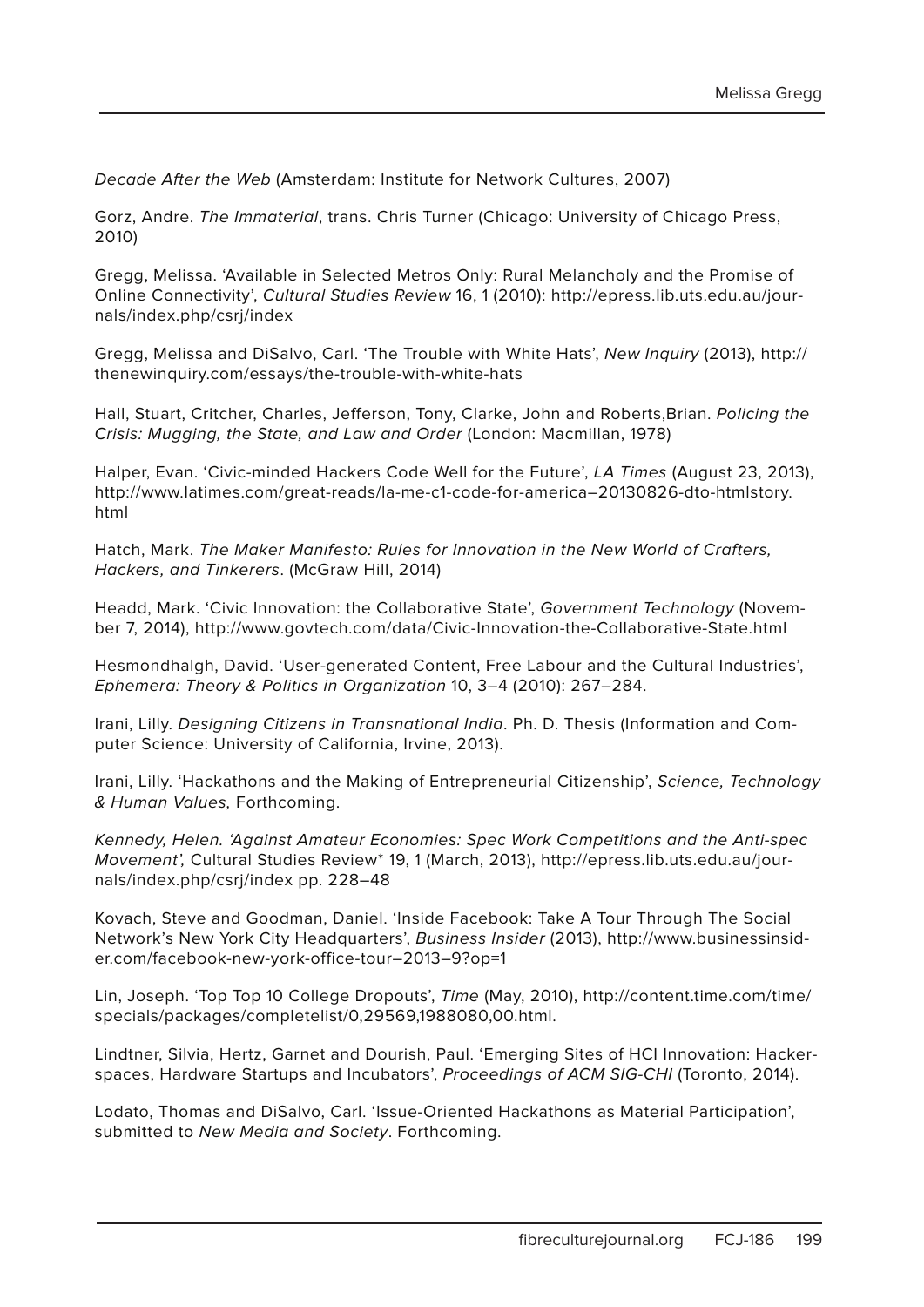Losse, Kate. The Boy Kings: A Journey into the Heart of the Social Network (New York: Free Press, Simon & Schuster, 2012).

Lu, Yiren. 'Silicon Valley's Youth Problem', New York Times (March, 2014), http://www.nytimes.com/2014/03/16/magazine/silicon-valleys-youth-problem.html.

Nardi, Bonnie, Whittaker, Steve and Schwarz, Heinrich. 'NetWORKers and their Activity in Intensional Networks' Computer Supported Cooperative Work 11 (2002): 205–242.

Neff, Gina. Venture Labor: Work and the Burden of Risk in Innovative Industries (Cambridge: MIT Press, 2011).

Nissenbaum, Helen. 'Hackers and the Contested Ontology of Cyberspace' New Media and Society 6 (2004): 195–217.

Perlin, Ross. Intern Nation: How to Earn Nothing and Learn Little in the Brave New Economy (London: Verso, 2011).

de Peuter, Greig, Brophy, Enda and Cohen, Nicole. 'Interns of the Creative Industries, Unite. You Have Nothing to Lose – Literally', Briarpatch (Nov/Dec, 2012): 8–12.

de Peuter, Greig. 'Creative Economy and Labor Precarity: A Contested Convergence', Journal of Communication Inquiry 35, 4 (2011): 417–425.

Puttnam, Robert. Bowling Alone: The Collapse and Revival of American Community (New York: Simon & Schuster, 2000).

Reagan, Ronald. The State of the Union Address (Washington, 1981).

Rogerro, Gigi. The Production of Living Knowledge: The Crisis of the University and the Transformation of Labor in Europe and North America, trans. Enda Brophy (Philadelphia: Temple University Press, 2011).

Ross, Andrew. Creditocracy: And the Case For Debt Refusal (OR Books, 2014). Ross, Andrew. 'The Mental Labor Problem', Social Text 18, 2 (2000): 1–31.

Sanchez, Claudio. 'How The Cost Of College Went From Affordable To Sky-High', NPR Spe-



The LOCKSS System has the permission to collect, preserve and serve this open access **Archival Unit** 



This Isuue of the Fibreculture Journal by The Fibreculture Journal Incorporated is licensed under a Creative Commons Attribution 4.0 International License.

**OPEN HUMANITIES PRESS** 

The Fibreculture Journal is published by The Fibreculture Journal Incorporated in partnership with Open Humanities Press.